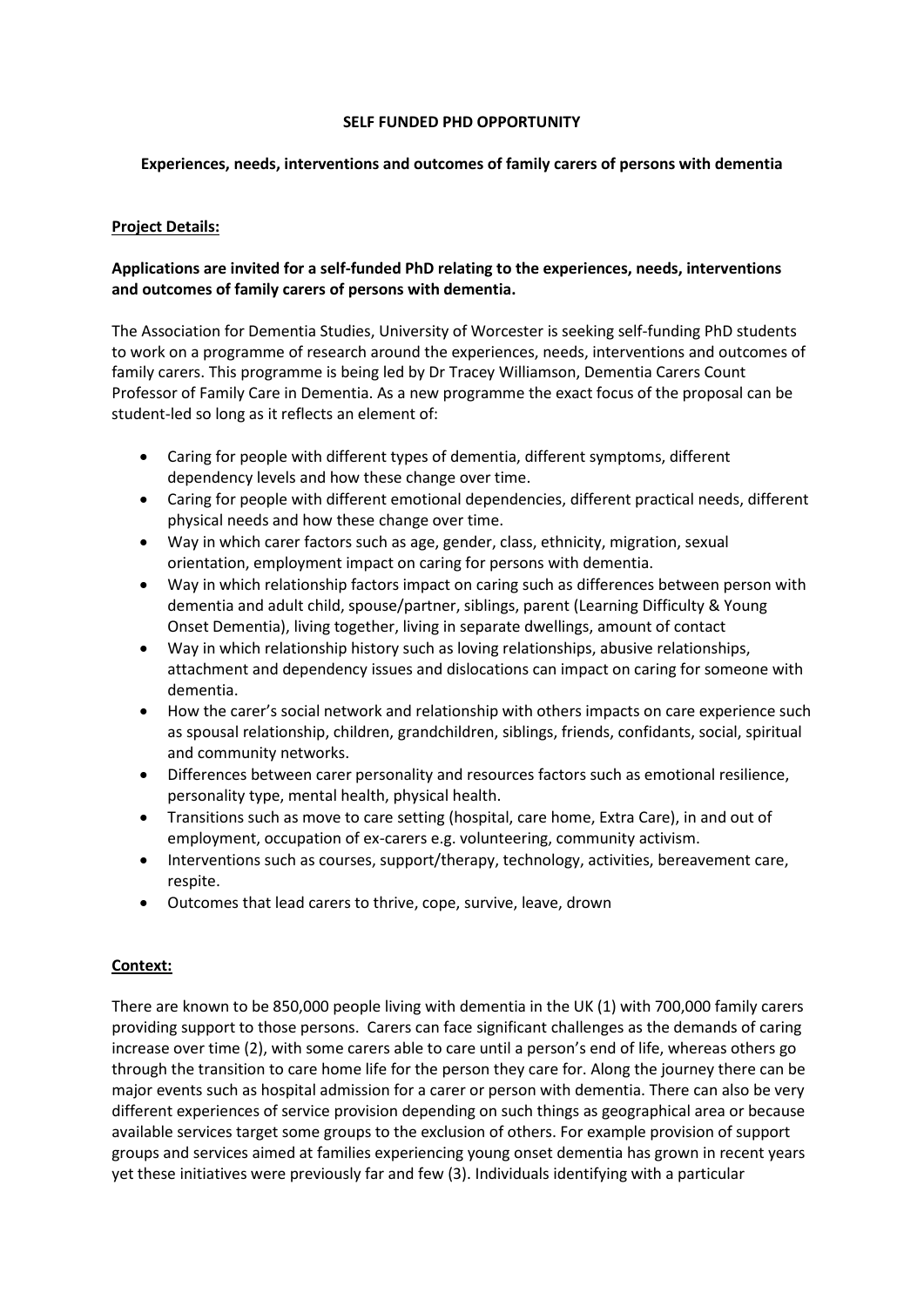community e.g. the LGBT community may also feel their needs are not well met when in a caring role or as a person with dementia. Greater understanding of diversity issues in relation to dementia family carers is needed. A range of interventions aimed at supporting or enhancing the wellbeing of family carers have been developed (4), but as more are developed there is a need to understand what works and why, for whom and in what context as well as the cost-effectiveness of these.

Growing recognition is being given to the effects of caring upon carers who are in employment (5, 6). These carers often choose, or feel forced, to reduce their work hours or give up work altogether to care for a family member with dementia. This can have a detrimental effect on the income of those carers to care for the person with dementia, other dependents such as children and themselves.

Caring for a person with dementia can be very rewarding and family carers benefit from learning practical and psychological strategies to better equip them to care. A range of courses for carers of people with dementia is emerging in response to the growing recognition that carers need help to equip themselves with the skills and knowledge needed to care along with building resilience and techniques to combat stress (7). Maintaining the health and wellbeing of carers is important in part to enable them to undertake their caring role well and to minimise their use of health and social care services, but also because it is the compassionate thing to do. There are a growing number of interventions provided for carers including breaks, therapy and online support. Technology is also increasingly seen as an aid to organising care and maintaining safety of the cared for person, which in turn may reduce stress on the carer (8).

#### **Supervisory team:**

**Director of Studies:** Professor Tracey Williamson, Association for Dementia Studies

### **Supervisors:**

Dr Shirley Evans, Association for Dementia Studies

Isabelle Latham, Association for Dementia Studies

This PhD provides an opportunity for making a significant contribution to the developing evidence base for family carers of persons with dementia. As a relatively underdeveloped field compared with research relating persons with dementia, and due to this being a new research programme at the university, there is a broad range of potential topics to research which fit with the proposed aspects of family carers identified above. Potential applicants would work closely with the Director of Studies to agree the exact study focus and methodology. First-hand experience of a caring role (paid or unpaid) would be advantageous.

# **Costs:**

Some travel costs are likely to be incurred (Total approx. £600)

**Methodology:** To be appropriate to the research focus – qualitative, mixed methods and participatory approaches welcomed.